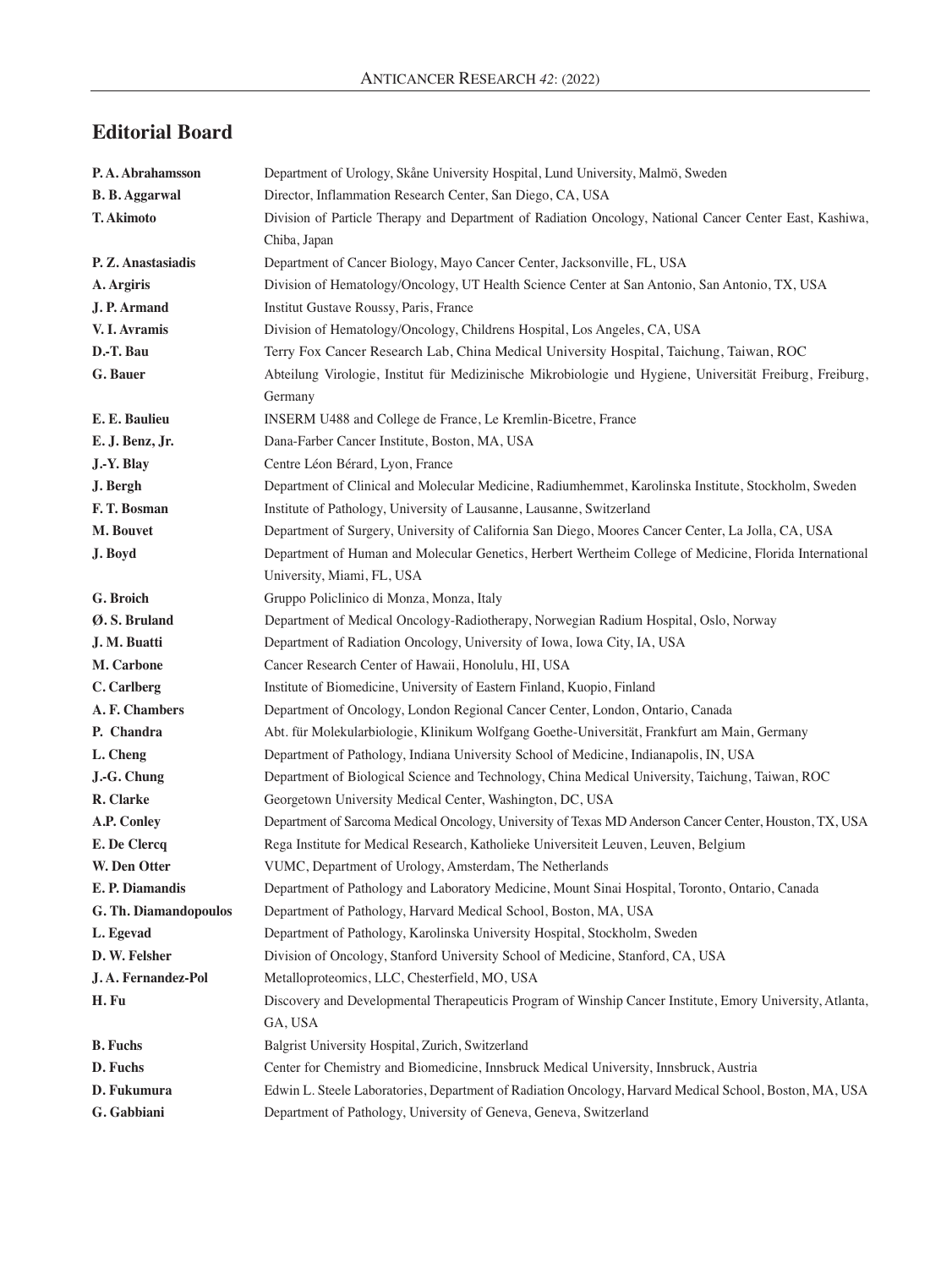| R. Ganapathi            | Levine Cancer Institute, Carolinas HealthCare System, Charlotte, NC, USA                                          |
|-------------------------|-------------------------------------------------------------------------------------------------------------------|
| A. Giordano             | Sbarro Institute for Cancer Research, Temple University, Philadelphia, PA, USA                                    |
| M. Gnant                | Department of Surgery, Medical University of Vienna, Vienna, Austria                                              |
| R. H. Goldfarb          | R. H. Goldfarb Sopherion Therapeutics, LLC and Translational Oncology and ImmunoEngineering                       |
|                         | Consulting, Guilford, CT, USA                                                                                     |
| <b>J.S. Greenberger</b> | Department of Radiation Oncology, University of Pittsburgh, Pittsburgh, PA, USA                                   |
| A. Helland              | Oslo University Hospital-Radium Hospital, Oslo, Norway                                                            |
| L. Helson               | Sign Path Pharma, Inc., Quakertown, PA, USA                                                                       |
| R. Henriksson           | Department of Experimental Oncology, Umeå University, Umeå, Sweden                                                |
| R. M. Hoffman           | Department of Surgery, University of California, San Diego, CA, USA                                               |
| P. Hohenberger          | Division of Surgical Oncology and Thoracic Surgery, Medical Faculty, University of Heidelberg, Mannheim,          |
|                         | Germany                                                                                                           |
| F. Janku                | Monte Rosa Therapeutics, Boston, MA, USA                                                                          |
| S.C. Jhanwar            | Laboratory of Solid Tumor Genetics, Department of Medicine, Memorial Sloan-Kettering Cancer Center,               |
|                         | New York, NY, USA                                                                                                 |
| J. V. Johannessen       | Department of Pathology, The Norwegian Radium Hospital, Oslo, Norway                                              |
| R. Jones                | Sarcoma Unit, Royal Marsden Hospital, London, UK                                                                  |
| <b>B.</b> Kaina         | Institute of Toxicology, University of Mainz, Mainz, Germany                                                      |
|                         | P. -L. Kellokumpu-Lehtinen Department of Oncology and Radiotherapy, Tampere University Hospital, Tampere, Finland |
| D. G. Kieback           | Helios Medical Center Schleswig, Schleswig, Germany                                                               |
| R. Klapdor              | Medical Clinic, University of Hamburg, Hamburg, Germany                                                           |
| <b>K.L. Knutson</b>     | Department of Immunology, Mayo Clinic College of Medicine, Jacksonville, FL, USA                                  |
| H. Kobayashi            | Laboratory of Molecular Theranostics, NCI/NIH, Bethesda, MD, USA                                                  |
| S.D. Kottaridis         | Department of Virology, Hellenic Anticancer Institute, Athens, Greece                                             |
| G. R. F. Krueger        | Center of Anatomy II, University of Cologne Medical School, Cologne, Germany                                      |
| Pat M. Kumar            | Department of Biological Sciences, Manchester Metropolitan University, Manchester, UK                             |
| <b>Shant Kumar</b>      | Department Pathology, University of Manchester Medical School, Manchester, UK                                     |
| O.D. Laerum             | Department of Pathology, The Gade Institute, University of Bergen, Bergen, Norway                                 |
| F. J. Lejeune           | Fondation du Centre Pluridisciplinaire d'Oncologie, CHUV, Lausanne, Switzerland                                   |
| S. Linder               | Department of Medicine and Health, Linköping University, Linköping, Sweden                                        |
| D. M. Lopez             | Department of Microbiology and Immunology, University of Miami School of Medicine, Miami, FL, USA                 |
| E. Lundgren             | Unit of Applied Cell and Molecular Biology, University of Umeå, Umeå, Sweden                                      |
| Y. Maehara              | Department of Surgery and Science, Graduate School of Medical Sciences, Kyushu University, Fukuoka,               |
|                         | Japan                                                                                                             |
| J. Maher                | Department of Research Oncology, Division of Cancer Studies, King's College London School of Medicine,            |
|                         | Guy's Hospital Campus, London, UK                                                                                 |
| J. Marescaux            | IRCAD, University of Strasbourg, Strasbourg, France                                                               |
| S.S. Martin             | Department of Physiology, University of Maryland School of Medicine, Baltimore, MD, USA                           |
| S. Mitra                | The Methodist Hospital Research Institute (TMHRI), Houston, TX, USA                                               |
| S. Miyamoto             | Department of Obstetrics and Gynecology, Faculty of Medicine, Fukuoka University, Fukuoka, Japan                  |
| S. Moncada              | Manchester Cancer Research Centre, University of Manchester, Manchester, UK                                       |
| M. Mueller              | Hochschule Furtwangen University, Villingen-Schwenningen, Germany                                                 |
| M. Namiki               | Department of Integrative Cancer Therapy and Urology, Kanazawa University Graduate School of Medical              |
|                         | Science, Kanazawa City, Ishikawa, Japan                                                                           |
| K. Nilsson              | Rudbeck Laboratory, Department of Genetics and Pathology, Uppsala University Hospital, Sweden                     |